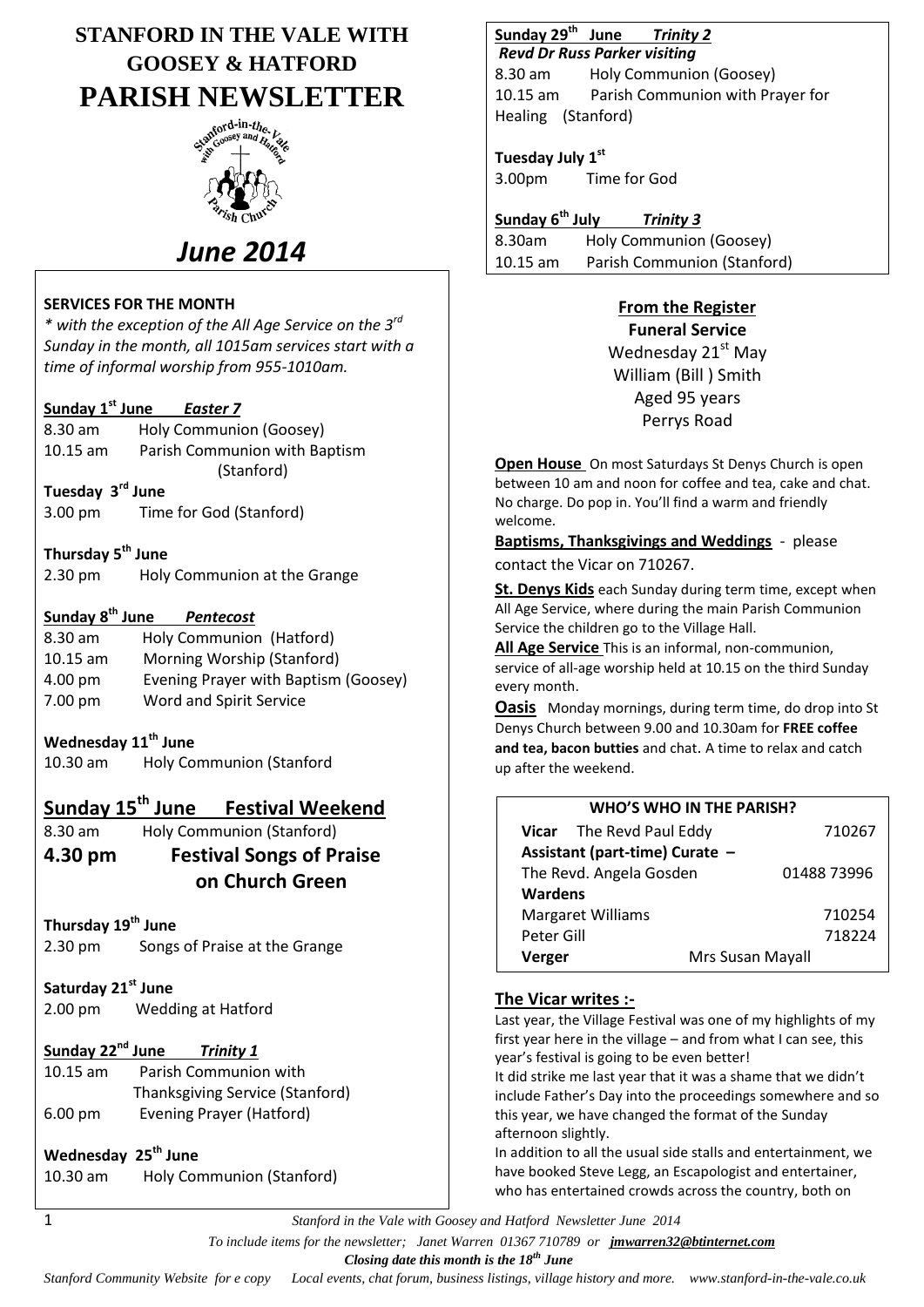stage and in the open air. Steve will be of interest to all ages, so do make sure you catch him!

The Wantage Silver Band will once again be with us, and Steve Legg will also lead with me, a slightly earlier Songs of Praisestyle event in which will incorporate a remembrance of father's day, and all that father's do for us. There will be traditional and modern songs to join in with, and for those who don't want to sit and take part, the usual stalls will be still open.

The event will, of course, end up with the great Annual Egg Throwing Challenge, organised by the Stanford Drama Group! I would like also to express my sincere thanks to all who have worked so hard behind the scenes to make the festival possible, to all those groups taking part and to the very many people who have sponsored events in any way.

The Festival weekend is a great opportunity for the whole village to come together and I look forward to seeing you all soon.

Yours *Paul* **Revd Paul Eddy Vicar**

#### **Neighbourhood Planning**

Following initial analysis of the data from the questionnaires and feedback from the Drop In Event, we recommended an alternative to the Strategic Site, proposed by the VOWHDC in their local plan. It was discussed by the Parish Council and a proposal was made and unanimously accepted. It was forwarded to the District Council for consideration.

The VOWHDC have acknowledged receipt of the Parish Council's proposal. They expressed appreciation of the thoughts of the community and will consider it along with a huge volume of other comments received on their Local Plan. It is fair to say the Council's Local Plan has not been well received, not just by our community but by all across the entire District and let us hope that our comments and feedback are listened to and acted upon.

We are continuing to analyse the data received from the questionnaire. It has now all been input into a format which allows for easier analysis,

To give you a flavour of some of the more significant findings to date:

- *The vast majority of you supported the vision for the Neighbourhood Plan and proposed objectives*
- *There was near-unanimous support for conserving the nature and ecology of the parish* and *retaining the look and feel of the village,*
- *Most respondents believe that we must avoid making congestion, parking and road safety worse, there should be no development in the conservation and conservation target areas, and improved infrastructure should be put in place prior to any new development*
- *A majority of people wish for the school to stay where it is. However, nearly two-thirds of you acknowledge the need for a larger capacity primary school.*
- *Traffic is clearly an issue as most of you would like to see more off-road parking and over 50% would*

*support parking restrictions in busy areas.*

- *There is only limited support for the VOWH Council proposal for 290 new homes on one big site west of the A417. However, opinion was more evenly divided on the option to put some of the proposed new homes on the existing recreation/football field subject to better replacement facilities being provided first.*
- *In excess of 50% of you required improved sporting facilities (in particular more football pitches, tennis courts and a cricket pitch), more opportunities for local employment, better broadband and public transport provision.*
- *The survey showed support for more and better footpaths, cycle routes and bridleways, as well as the need for local health facilities and a creche or nursery.*
- *There is also support for better provision for young people in the village, in particular a youth club and a Scout & Guide hall or hut.*

We will present our finding in more detail at the Stanford Summer Festival on the 14<sup>th</sup> and 15th June. We will summarize our findings to date and have more detailed information available for you to view if you so wish. There will be members of the Steering Committee in attendance so should you have any questions or further suggestions please feel free to engage us.

We will also be publishing findings on the website in due course. (NB Please do understand that some information cannot be shared fully due to the wishes of the respondents and the requirements placed upon us by the Data Protection Act)

Thank you again for your support, and a particularly thank you to the Parish Council for their continuing support and positive reaction to your thoughts and suggestions.

#### **Thank You's Belinda Harrison**

I would like to say a heartfelt thank you to everyone who helped arrange and organise my leaving Tea-Party in March, and to everyone who came along; it was a truly lovely afternoon. I feel hugely privileged to have been part of Pre-school for so long and to have known so many wonderful children and their parents. I have many happy memories from my Pre-school years, and the lovely tea-party is another one to add to the collection. Thank you. **Belinda**

#### **Vera Smith**

Vera would like to say thank you to everyone who sent cards and flowers following her recent operation.

2 *Stanford in the Vale with Goosey and Hatford Newsletter June 2014*

 *To include items for the newsletter; Janet Warren 01367 710789 or jmwarren32@btinternet.com*

 *Closing date this month is the 18th June*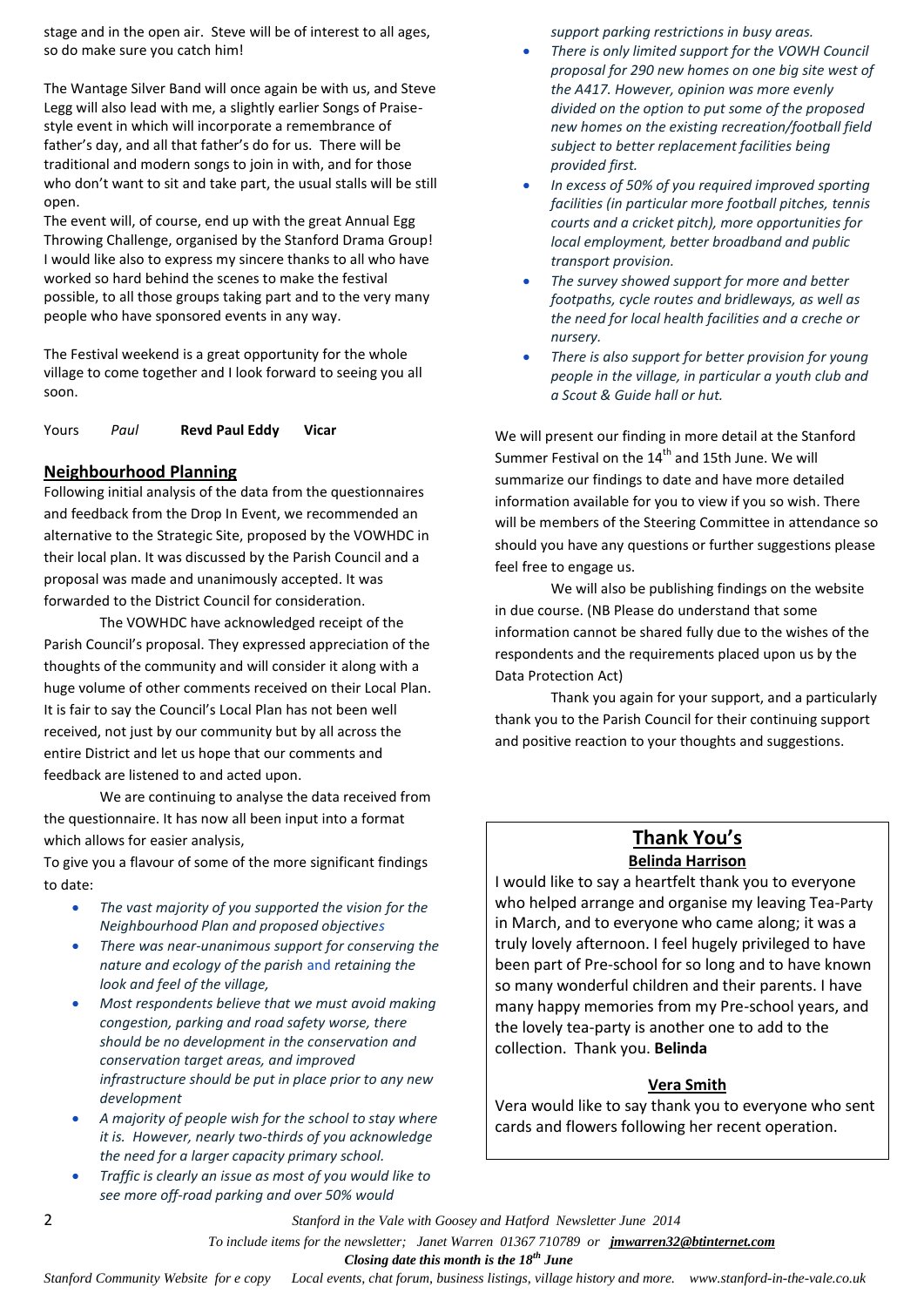*St. Denys Church, Stanford in the Vale Saturday 7th June 2014 at 7.30 pm* **MUSIC IN THE VALE presents**

# *"Summer Breezes"*

Music for woodwind & piano by Arrieu, Quilter, Shostakovich, Farkas, Mozart and Gershwin…

## **The Loxley Quintet**

Admission by programme £10.00 from Vogue Hairdressing, 28 High Street, 01367 710476 by reservation on 01367 718420

email [DJPedderDPA@btinternet.com](mailto:DJPedderDPA@btinternet.com) or at the door

#### **Stanford Art Group Monday 9 th June 2014 Stanford Village Hall at 7.15pm.**

Life drawing with tutor Arran Miles. All abilities welcome with friendly and helpful tuition. Refreshment provided Visitors £4 +£2 for the model. for more info 01367 710754

## **STANFORD IN THE VALE AND DISTRICT LOCAL HISTORY SOCIETY**

Tuesday, **10th June** at Stanford Village Hall, Small Hall **at 7:45 p.m.** Title: THE FARINGDON WORKHOUSE Speaker: ROSEMARY CHURCH (Faringdon Historical Society) Workhouses were established as a result of the 1834 Poor Law (Amendment) Act, to serve groups of parishes (unions). Stanford was one of the parishes in the Faringdon Union. Refreshments and raffle. Visitors welcome (£2 entrance) Further information: Contact Phil Morris, 01367 710285



#### **THE UNIVERSITY OF THE THIRD AGE Faringdon & District U3A Thursday 12th June 2014 2.30pm CORN EXCHANGE, FARINGDON**

The Revd Frank Parkinson will talk about his work as a Trauma Counsellor in the Army and in civilian life since his retirement. He served as an Army Chaplain for many years and was Assistant Chaplain General on retirement. During his career he began working with military families held hostage in Iraq during the first Gulf War and subsequently has been instrumental in counselling the victims of traumatic stress in both the military and civilian worlds. Further information from Sylvia Bowley (Chairman) 01367 241296 faringdondistrictu3a.wordpress.com

## **Stanford Summer Festival** Saturday June 14<sup>th</sup> and Sunday June 15<sup>th</sup> **On and around Church Green Programmes are with this newsletter**

Any extra help setting up and clearing away for the weekend would be appreciated, along with any donations of jewellery, gifts, books, children's toys, bric a brac , cakes and plants. Phone Janet 01367 710789

## STANFORD IN THE VALE FUN RUN **SUNDAY 15TH JUNE 2014 @ NOON S.I.T.V VILLAGE HALL (REGISTRATION FROM 11.00a.m.) REGISTER NOW**: £4.00 ADULT, £3.00 CHILD

OR

**ON THE DAY**: £5.00 ADULT, £4.00 CHILD ENTRY/SPONSOR FORMS FROM NINA/RICHARD 01367 718454 OR S.I.T.V. PRIMARY SCHOOL OFFICE

#### **STANFORD IN THE VALE WOMEN'S INSTITUTE will meet in the Village Hall at 7.30p.m. on 18th June-**Subject:Water Recycling Speaker:Melanie Penfold All very Welcome

**Fairtrade Stall St Denys Church 10 a.m. - Noon Saturday 21st June** St Denys Church 10 a.m. - Noon featuring goods from The Mustard Seed, Faringdon

3 *Stanford in the Vale with Goosey and Hatford Newsletter June 2014*

 *To include items for the newsletter; Janet Warren 01367 710789 or jmwarren32@btinternet.com*

 *Closing date this month is the 18th June*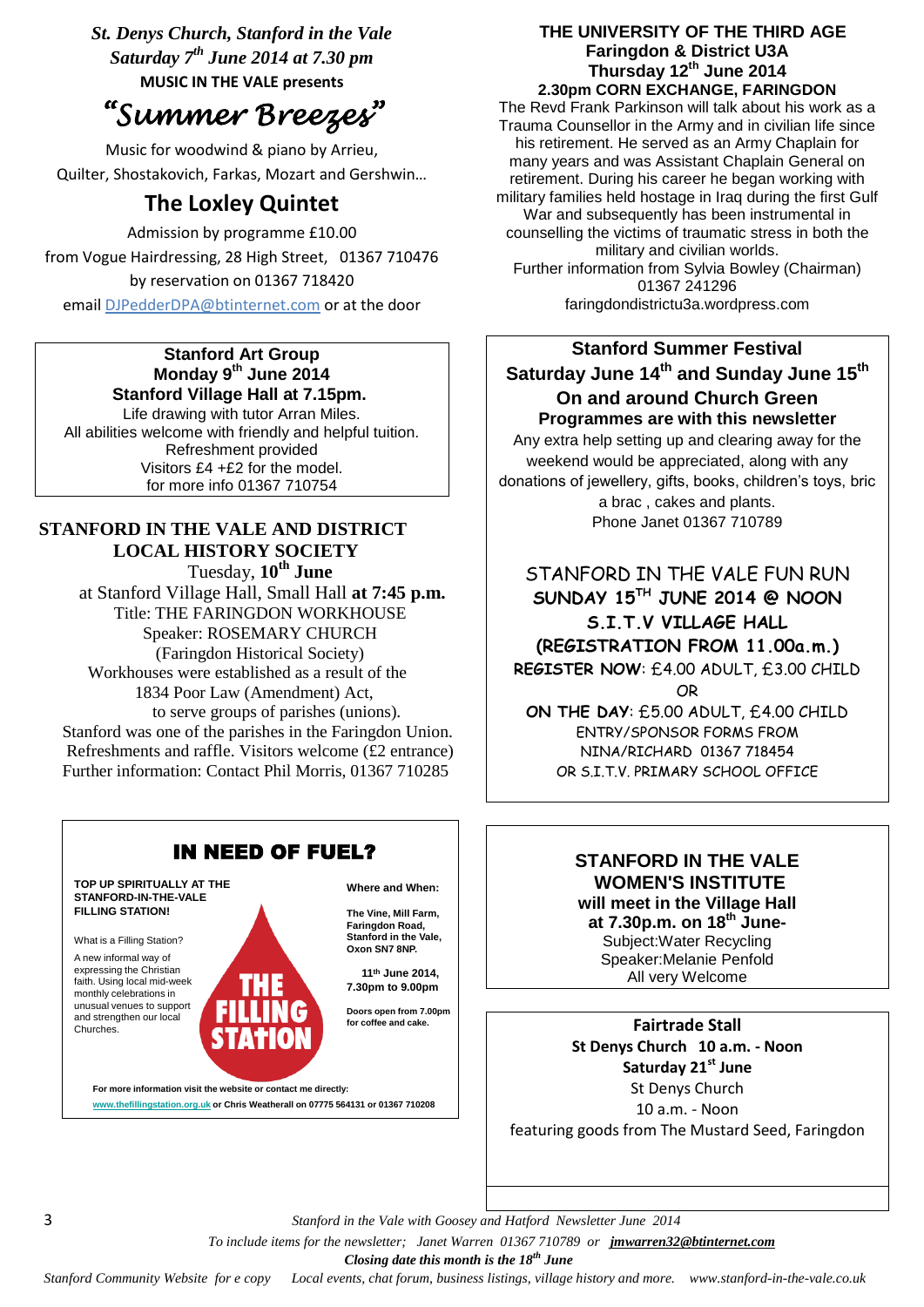Streetbank makes it easy to share things with your neighbours. For example barbecues, kitchen gadgets, games, and DVDs. It's listed as one of the Times '50 websites you can't live without', and is expanding in our area. Join us at [www.streetbank.com](http://www.streetbank.com/)

#### **Stanford-in-the-Vale Gardening Club**

There will be no meeting in June. The next meeting will be in July **Visit to a member's Garden on Sunday June 22nd from 3 – 5 pm** All members, family and friends are invited to the garden at: Keeper's Cottage, the Green, Fernham (By kind permission of Mrs. Freda Dawes) Entrance £3.00 Raffle - plant stall – cakes – refreshments If you would like transport, or can provide it, please meet at Stanford Village Hall at 2.40 pm Enquiries : Rosemary Packer 710445

## **Stanford in the Vale Short Mat Bowls OPEN EVENING Friday 27th June In the Village Hall at 7.45 pm** Come and join us for a roll up You can't play? Have you ever tried? Try with us

## 1st Stanford in the Vale Brownies is holding a coffee and **cakes [afternoon on Monday 30th June from](x-apple-data-detectors://0/)**

**[4.30pm to 5.30pm](x-apple-data-detectors://0/)** in Stanford in the Vale Large Hall to raise funds for a potentially life saving heart defibrillator. Come and enjoy home-made cakes and biscuits, tea, coffee and soft drinks served by the Brownies and be entertained by singing, magic tricks and more! We would welcome any offers of cakes to be sold for donations towards this worthwhile cause and look forward to meeting you there.

## **Stanford in the Vale Village Hall**

The refrigerator in the kitchenette at the Village Hall needs to be replaced, and the Management Committee wonders if anyone in the village has an old, but still serviceable, fridge that they would be prepared to donate to the Hall. It has to fit in a restricted space, so max. height must not exceed 36 ins. (91 cms.) and max. width 24 ins. (61 cms.). If you can help, please contact 01367 710578

## **Advance Notices**

# **STANFORD DRAMA GROUP**

**From the 3rd - 5 th July Stanford in the Vale Drama Group** hope to entertain you with their summer production of *HOLMES SWEET HOLMES & JEKYLL IN HIDING by Jim Sperinck*

Major and Mrs Bennington-Smythe live at 221 Baker Street and certainly have no idea what is going on under their own roof. However, they do know that Mr Holmes can NOT play the violin. In an attempt to get away from the noise they answer an advertisement, for alternative accommodation, placed by a Dr Jekyll!

It doesn't take a genius to realise that this is a recipe for a very silly and confusing production but it makes for a really fun evenings entertainment.

At the end of the performance you may want to re-assess the comings and goings of YOUR neighbours.

**Come and join us at Stanford Village Hall by purchasing tickets from Stanford Post Office or telephoning 01367 710400.Tickets £6.00 or £4 concessions. Doors open 7.00 for 7.30 pm**

#### **Sunday 6 July, 6pm at St Denys Church Stanford Music-makers**

Do you play an instrument or sing? After a great concert in January, we are organising a second evening of music at St Denys, where people of all ages can perform a piece/song that they have prepared, soloists or groups welcome. A good opportunity for sharing music and performing in front of others, for all levels from beginners up! If you would like to be involved, please contact Joy Hindson on 718552 or [joy\\_hindson@hotmail.com](mailto:joy_hindson@hotmail.com)

#### **Stanford in the Vale Primary School Summer Fete, Saturday 12th July 2014, 2pm – 5pm.**

Please join us for an afternoon of family fun with lots of delicious food and cakes, stalls, bouncy castles and games (including tug of war). Held in the grounds of Stanford in the Vale Primary School. Don't miss out!

**Stanford Volunteer Taxi Service**

A reminder that Sue Ward is the organiser of the Volunteer Taxi Service so if you need transport for a medical / hospital appointment please phone her **on 01367 710255** . There is always a need for more volunteer drivers. Maybe you could help with this too.

4 *Stanford in the Vale with Goosey and Hatford Newsletter June 2014*

 *To include items for the newsletter; Janet Warren 01367 710789 or jmwarren32@btinternet.com*

 *Closing date this month is the 18th June*